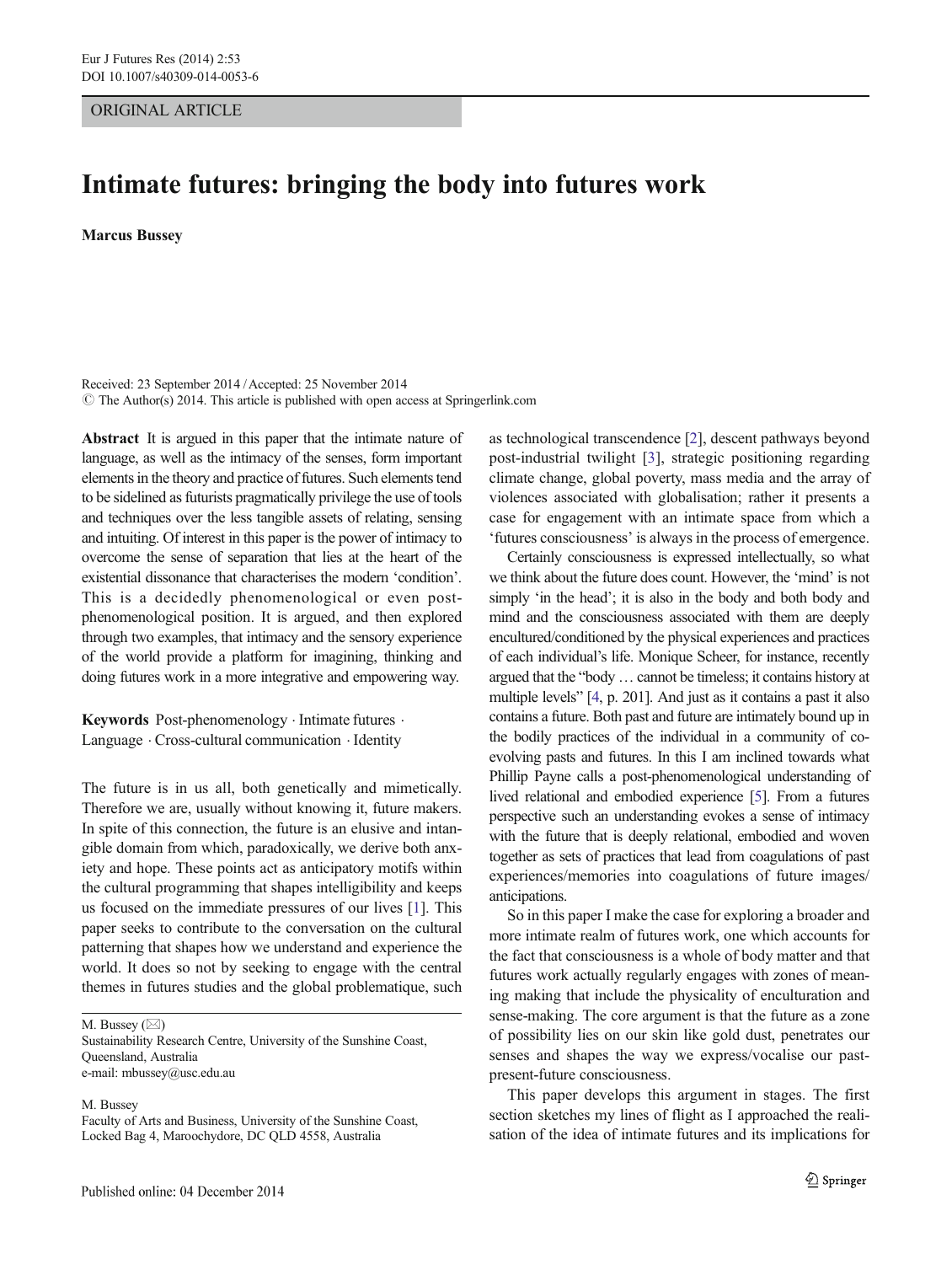my foresight work. The second section unpacks some aspects of the language-futures connect and moves on to explore the sensory as a domain of embodied futures work that we all acknowledge and work with in different ways. The third section links these reflections with practice through the presentation of two examples of approaches I have developed to activate the intimate futures in workshops.

## Lines of flight

The roots of my interest in this conversation lie in interactions I have had with people in many different settings. My attention has, over the years, been regularly drawn to the way we speak about the future, our current condition and the past. It has been challenged by a growing awareness that the language we speak is deeply individual, personal, intimate. Even when we speak the same language there is much scope for misunderstanding. When we begin to speak across, between and through other languages this scope for misunderstanding deepens. Yet I have also noticed that misunderstanding in and of itself is not really the problem.

When we wish for congruence between expression and reception we are not necessarily engaged in an actual conversation anyway. Thus while I am in many ways indebted to my early reading of Martin Buber's I and Thou, which suggests parity between the speaker and the listener when dialogue occurs [\[6](#page-7-0)], I am drawn more, nowadays, to the understandings of Emmanuel Levinas, who felt that communicative praxis involved interactive 'gropings' in which the face of the other was of greater importance than one's own vocalising self [[7\]](#page-7-0). Judith Butler picks up this theme and amplifies it in her sensitive exploration of the *Precarious Life*. Butler explains that our goal should be:

… to hear the face as it speaks in something other than language [in order] to know the precariousness of life that is at stake…[and] to return … to the human where we do not expect to find it, in its frailty and at the limits of its capacity to make sense [\[8,](#page-7-0) p. 151].

Such a line of flight led me to think about the limits of language and about all else that happens in human encounters. The embodied pedagogy of our humanness comes to the fore in this context [\[9](#page-7-0)]. Through the recognition of this embodied interactive field as a broad domain in which all human encounters are potentially pedagogic in nature, the link between sociality and identity formation becomes clear. In thinking this through I was drawn to suggest [[10\]](#page-7-0) a Causal Layered Pedagogy (CLP) informed by Sohail Inayatullah's Causal Layered Analysis (CLA) [\[11\]](#page-7-0). This kind of pedagogy links self and other in layered fields of being/becoming in which the narrowness of modern curricula is challenged, deepening both process and vision.

Butler's thoughts on the precariousness of life and on the limits we face in trying to grapple with the nature of our personal humanity is a salutary reminder that the language(s) we deploy, in all its rational power, does not have the necessary resilience to cope with contradictions, complexity and chaos. There is an inherently irrational/non-rational/supra-rational dimension of being that requires a relational space that affords us the grace to explore co-creativity and the possibilities it offers. This fact was brought home to me when I guestedited a special issue of the journal Social Alternatives [[12\]](#page-7-0). The theme was sustainability and I invited a number of colleagues from a range of backgrounds to submit papers on aspects of sustainability and sustainable development that were pertinent to their work and lives. A wide and diverse set of papers emerged and two things quickly became apparent. Firstly, that English, as the language of choice, inhibited the creativity and thinking of many of the contributors for whom English was not their first tongue. Secondly, that, when put together, the papers and commentaries generated creative spaces between the very artefacts that we call 'papers' and 'commentaries'.

I responded to the first insight by keeping some texts in their original language (accompanied by an English translation). Addressing the second required a holistic approach that incorporated thinking about the nature of language, of translation and of inter-linguistic space. For this I turned to Walter Benjamin who had turned a translator's eye on language and observed that there is:

In all languages and linguistic creations … in addition to what can be conveyed something that cannot be communicated; depending on the context in which it appears, it is something that symbolizes or something symbolized [\[13,](#page-7-0) p. 169].

My thinking in this context was that there was something else going on: something extra-linguistic that took the individual works to another level of cohesion. This transposition involved an energy of possibility that intrigued me and also paralleled the experiences I had had in workshops involving participants from non-English speaking backgrounds. I have noticed that something special happens in workshops when participants switch to their mother tongues. This is so whether the people are fluent in English or have less facility. Our mother tongues trump the rational and the intelligible when it comes to exploring futures. An excitement enters the room and playfulness takes centre stage.

## Rethinking limits

My experiences with the journal and relating it to workshops conducted in Sweden, India, Taiwan, Holland, France,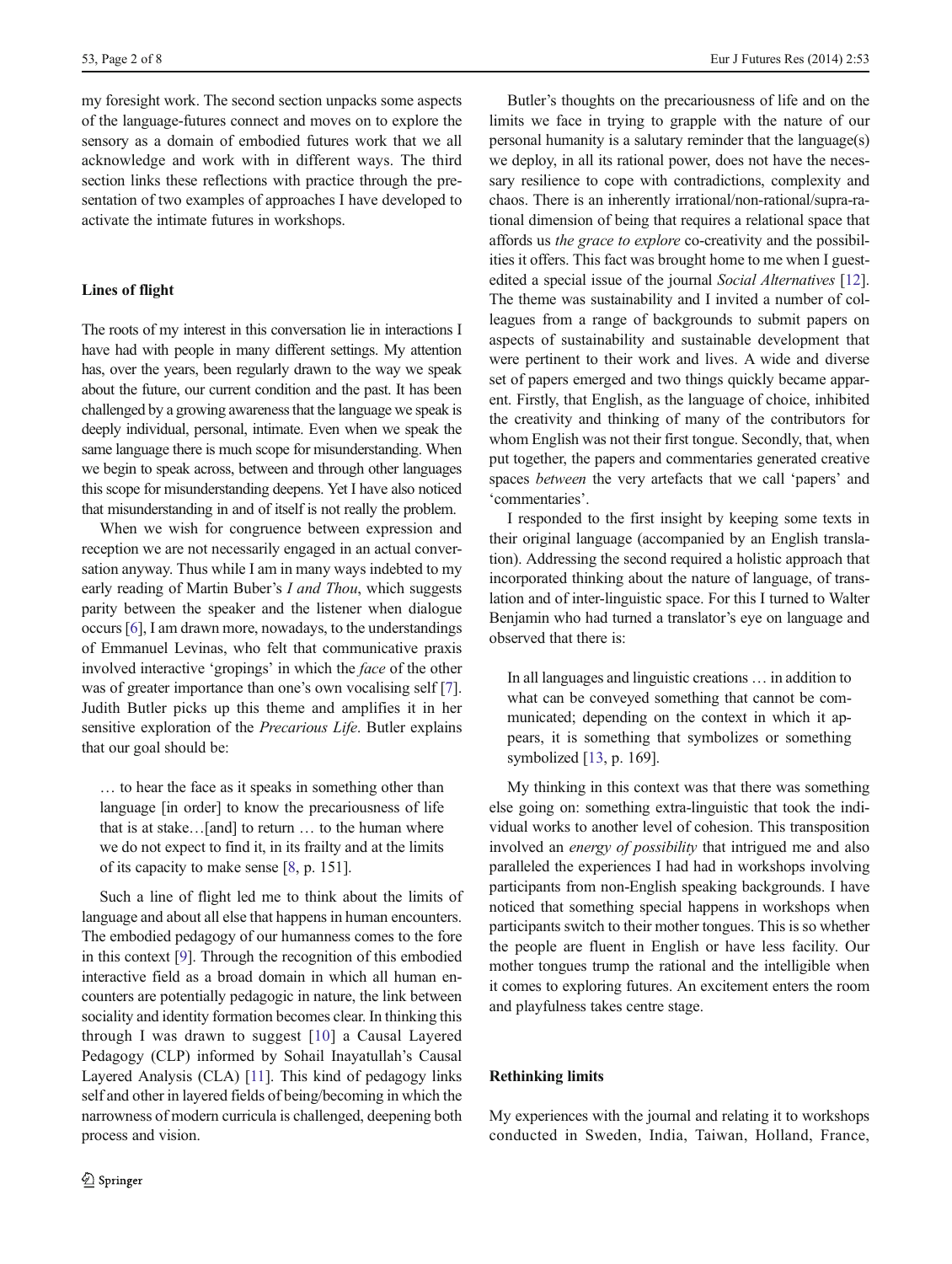Finland, Denmark and the Philippines all pointed to something intangible going on when the mother tongue gets involved. In part this 'intangible' relates to the nature of communication itself. Much more is happening when we interact than just speaking. One way to approach this fact was taken by Daniel Kahneman who adopted psychological categories to suggest that there are two cognitive 'systems' at work in our subjective processing and reacting [\[14\]](#page-7-0). System 1 is intuitive, immediate and 'fast'; System 2 is methodical, rational, and 'slow'.

The creative openness of futures work calls for System 1 responses to help with System 2 unpacking and analysis. Together they potentially generate alternatives that can lead to futures-oriented actions. This makes futures work personal as it brings in deep and generally unexplored elements of the self which inform our identity and shape meaning and coherence. System 1 can often be reactive and impulsive and set up the emotional responses that we then rationalise through System 2. Language, of course, is deeply meshed with the immediacy of our responses and with the nature of our identity. New ideas and practices always enter our awareness via System 2 and it is only through deep and consistent practice that they ever become part of the backdrop of consciousness and part of our System 1 personas.

This psychological reading of the human process can be augmented by turning to, for instance, a Buddhist view, such as that offered by Thich Nhat Hanh [\[15\]](#page-7-0). For Hanh we 'interare' and this state involves 'inter-being'. Through this shift from 'are' to 'being' Hanh links a state with a process. This insight allows us to understand the sociality of being and to identify the link between mother tongue and identity. It also brings an inter-civilisational dimension to the postphenomenological stance that Payne [\[5](#page-7-0)] is taking. Language is a primary route, via inter-being, to community, and is core to our identity formation, our 'inter-are' state as part of a language community. The deeply personal nature of futures thinking comes to the fore in this context because it brings together reflexive critique, which draws on analysis, and an intimate futures zone, which is synthetic and subjective in nature. This interface between analysis (a System 2 activity) and synthesis (a System 1 activity) suggests a rethinking of the meaning of limits. Limits tend to threaten synthesis but when reframed as a dialogical process we can find possibilities for recreating culture and identity. Thus, when we experience limits to language and self as described above by Butler and Benjamin, we understand the limit not as a problematique but as a condition of possibility. In this way the limit itself has significance as a powerful liminal futures tool [\[16](#page-7-0)].

This awareness of limits is nothing new to facilitators and educators; we constantly face the challenge of communicating and developing, sharing and extending new memes with clients and students. Such limits lie at the heart of a range of futures and foresight innovations such as Forward Theatre [[17](#page-7-0)], Anticipatory Action Research [[18\]](#page-7-0) [[19](#page-7-0)], Causal

Layered Analysis [\[11\]](#page-7-0) and Located Futures [[20\]](#page-7-0). They set up contexts for 'uncanny' perceptions beyond the limits of standardised and disciplinary academic discourse [[21\]](#page-7-0). The following section deals with some attempts on my part to work with the possibilities inherent to limits.

#### The intimate and the sensory

Intimate Futures points to the linkages between context, identity and expression. Language is one way we express ourselves but of course it is not the only way. Human beings are creative and innovative and constantly searching for new possibilities in the world around them and also, and importantly, in the world within them. Scheer makes this point noting that:

…a bright line between nature and culture cannot be drawn on or in the body because human beings hardly leave anything about themselves or their environment untouched. Whatever physical apparatuses, functions, and strivings evolution and parentage may have imparted to a human organism, these cannot remain pristine after birth into a community [\[4](#page-6-0), p. 201].

Such a perspective is echoed in indigenous understandings of the relationships between self and world. The embodied nature of inter-being – the gropings beyond the limits of language – is beautifully expressed by Australian Indigenous elder Bill Niedjie:

I feel with my body, feeling all these trees, all this country. When this blow you can feel it. Same for country … you feel it, you can look, but feeling … that make you [Cited in, [22\]](#page-7-0).

Thich Nhat Hanh, Scheer and Neidjie, coming from different ontological traditions, all find their way to the same insight regarding the potentially limitless nature of being and offer in various forms a critique of the Western linguistic privileging of a 'spoken-being'.

The deep subjectivity implied by the term Intimate Futures suggests that the future resides in each one of us as a unique expressive potential always in dialogue with, and frequently in rebellion against, the structures that shape our worlds. Intimacy implies the multiple so frequently suppressed by the singular. Deleuze and Guattari [[23](#page-7-0)] rebelled against this singularness and suggested the rhizome as a metaphor and method for understanding the deeply subjective and complex worlds we inhabit. They challenged the hegemony of the conscious mind that plays its mono-rational games, sets rules and passes judgement. Their search was an attempt to escape from the trap of reason and to find a deeper rationality based on relational nets – their rhizome – that incorporate the non-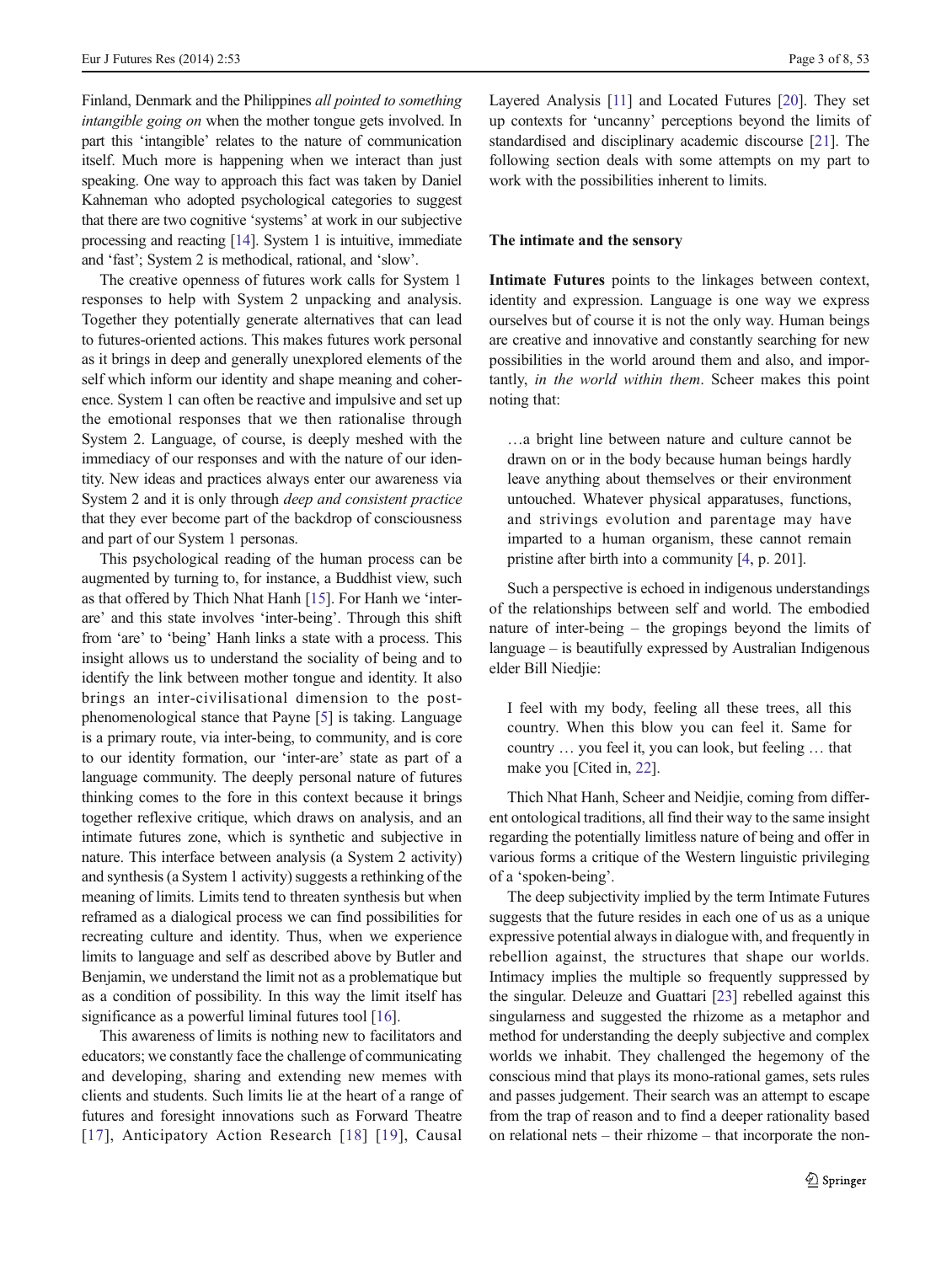philosophical with the philosophical as a mode of 'nonthinking thought' [[24](#page-7-0), p. 109]. Their nonthinking is an intimate and embodied experience of being in the skin and also in relationship. Their critique of reason also points to Dator's [[25\]](#page-7-0) second law of futures studies which invokes the ridiculous as a powerful critical category for interrogating our futures praxis. From this perspective, intimacy implies systems of relationships – the linguistic, historical, cultural, sexual, creative, sensual, organic spaces in which identity forms, performs and transforms on a moment by moment basis. This is a world of flux and surprise.

We bring this world into the futures workshop as the site where the embodied is engaged as a way of shaking up the cognitive limits of participants. For instance Peter Hayward and Joseph Voros brought their integral understanding to bear in developing the highly successful Sarkar Game [[26\]](#page-7-0) in which participants dramatise and then reflect on the varying psychological categories of the social world as described by Indian social theorist and mystic P. R. Sarkar. Inayatullah has also developed CLA into a game<sup>1</sup> in which participants engage in reflective role play as they unpack their contexts, identify the deep narratives that shape their structures and processes and seek to realise their potential. Similarly Meimei  $\text{Song}^2$  has focused on the development of futures literacies in Taiwan through a range of embodied scenario workshops that lead participants to challenge dominant assumptions about the 'real'. Jose Ramos [[19\]](#page-7-0) and Tony Stevenson [\[18\]](#page-7-0) have both separately developed unique approaches to action learning that push limits and learning via anticipatory action learning cycles. To this end Stevenson [[18,](#page-7-0) p. 418] has described a 'holographic' anticipatory action learning approach based on the recognition of 'participative human agency' as a key factor in shaping inclusive democratised futures.

Such futurists all have in common the recognition that human possibilities and creativity are limited when confined to the cognitive domains of language and analysis. Futurists are not the only ones, however, concerned with the strangle hold language, text and cognition have over us. Experiential educators such as David Orr [\[27\]](#page-7-0) and David Jardine [[28](#page-7-0)] have long pushed for holistic forms of pedagogy to extend learning. Coming at the problem from the other side of the coin, the intuitive, Oliver Markley [\[29](#page-7-0)] has argued that intuitional approaches to foresight enable participants to shift from linearrational to holistic-intuitional responses. He aptly identified the problem with language and analysis, for both intuitional and embodied futures research, arising because:

…foresight methods based on rational/analytic modes of thinking are, in principle, not suitable for creative

exploration of transformational alternative futures because such thinking modes are more or less extrapolative of what has gone on before. [\[29](#page-7-0), p. 8]

Similarly, some historians are exploring the sensory and emotional range available to researches into the past. For instance Vanessa Agnew [\[30\]](#page-7-0) draws attention to the 'general neglect' of the affective domain in historical work. Illinois University is currently running a monograph series Studies in Sensory History with a range of embodied topics and themes all responding to this 'general neglect'. <sup>3</sup> For Mark Smith, the series general editor,

"Writing the history of the senses isn't, in fact, more difficult than writing non-sensory history. It's just that we haven't been looking for the evidence. And it's not hard to find, even in seemingly dry official public documents" [cited in [31\]](#page-7-0).

Sensory history, like intimate futures, brings life into the process of inquiry.4 As Smith notes of sensory history, it is not so much a discipline "as a habit of historical inquiry, one that transcends discrete fields of inquiry and discipline" [cited in [31\]](#page-7-0). Such a proposition is equally true for intimate futures which is pragmatic, practice based and inclusive in nature.

Sensory Futures is one way we experience intimacy. It points to how our bodies themselves inform our futures sense. Sense is the operative word, as the world is mediated through our senses which provide much of the constant flow of information we process. Our consciousness, which is deeply shaped by sensory perception and associated memories, is in fact intimately sensual. It shapes what is accessible to us across time. As David Abram points out in his case for the role of the senses in shaping relational consciousness "phenomena can be hidden not just within the past or the future, but also in the very thickness of the present, itself – that there is an enigmatic, hidden dimension at the very heart of the sensible present, into which phenomena may withdraw and out of which they continually emerge [[32,](#page-7-0) p. 222].

This folded dimension of consciousness can be found locked in a past-future space and is captured beautifully in the 2007 film Ratatouille, in which the austere and domineering restaurant critic Anton Ego (Fig. [1\)](#page-4-0) is transformed after a mouthful of a simple peasant dish – ratatouille – which takes him back to his mother's kitchen and his rural and idyllic childhood. Following this epiphany, he changes completely and embraces a new, much more relational future.

<sup>&</sup>lt;sup>1</sup> Personal Communication October 20, 2014

<sup>2</sup> Personal Communication November 18, 2014

<sup>3</sup> See: [http://www.press.uillinois.edu/books/find\\_books.php?type=](http://www.press.uillinois.edu/books/find_books.php?type=series&search=ssh) [series&search=ssh](http://www.press.uillinois.edu/books/find_books.php?type=series&search=ssh)

<sup>4</sup> See also David Howe (2013) The Expanding Field of Sensory Studies, (An occasional paper of the Centre of Sensory Studies, Concordia University, Montreal, Canada). [http://www.sensorystudies.org/sensorial](http://www.sensorystudies.org/sensorial-investigations/the-expanding-field-of-sensory-studies/)[investigations/the-expanding-field-of-sensory-studies/](http://www.sensorystudies.org/sensorial-investigations/the-expanding-field-of-sensory-studies/)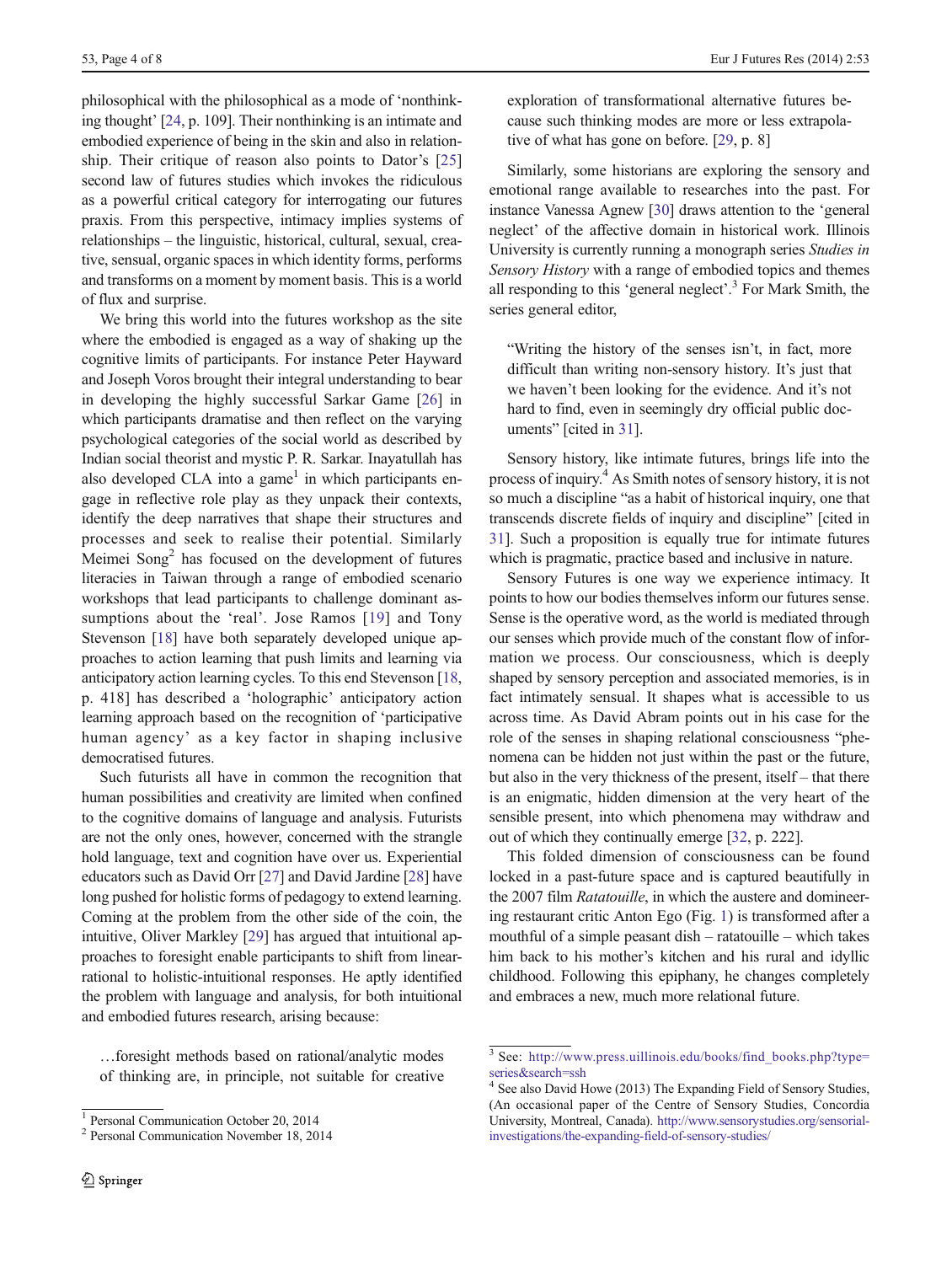<span id="page-4-0"></span>

Fig. 1 Anton Ego's Transformation. Pixar (2007), Ratatouille, cowritten and directed by Brad Bird and Jan Pinkava

Intimate sensibility triggers changes that the conscious mind would resist. Following the transformation of Anton Ego, for instance, he loses credibility in the public eye but grows in authenticity in his own eyes. Bodily practices such as eating inform culture and identity, and are multiple in nature. He opts, quite 'irrationally', for a less confined and defined 'self', giving up prestige and distance (the ability to define as opposed to create). The action he takes can be later rationalised, as he does in the movie when he writes about his experience. Yet, as Eelco Runia [\[33](#page-7-0)] would argue, in historical disjunctions, such as that experienced by Ego, the deed very often, and quite counter-intuitively, precedes the reasoning and not the other way round. Thus the senses, the body, networks, a mob or a community or even a species can seize the moment and transform. Then the new is made the familiar through repetition of practices that establish the real as the 'new normal'. This repetition is the cult that lies at the heart of culture. This cult of repeated identity formation is captured theoretically in Bourdieu's concept of the habitus which is the embodiment of social capital in the biological individual [[34,](#page-7-0) [35\]](#page-7-0). It also links up with Foucault's notion of biopolitics [[36\]](#page-7-0), particularly as it is developed by Agamben [\[37](#page-7-0)].

Such reflections offer a trajectory for the following personal experiences in intimate futures.

## Two examples

This section details the following two simple exemplars, both anecdotally drawn from my futures work, each indicative of an intimate trajectory in futures practice. It is acknowledged

that they are not rigorous but rather suggestive of intimate possibilities is conducting futures research and workshops.

- 1. Joint English and mother tongue presentations as they have been practiced in the Philippines, Sweden and Taiwan
- 2. The Futures Mirror, in which multi-sensory approaches are utilised to enable individuals to explore their own inner voices via voice dialogue [[38\]](#page-7-0) and touch aspects of the future senses denied in more formal and rational contexts

Of interest is the power of intimacy to release energy and open up individuals and groups to alternative futures. In each example, intimacy and the sensory experience of the world provide a platform for imagining, thinking about and doing futures work in a more integrative and empowering way. These reflections are the first expression of this growing awareness on my part.

#### Example 1: bilingual/poly-lingual workshops

This example traces experiences around shifting languages and then notes problems facing all language use in cultural contexts.

A few years ago I began working with colleagues Åse Eliason Bjurström from University West and Miriam Sannum from Studieförbundet Vuxenskolan in Sweden [[13\]](#page-7-0). These women, both Swedes, speak excellent English but I noticed that during what they call 'fika' (a coffee break or time out), when they would chat in Swedish, that the discussion was much more animated and there was a generally heightened level of energy in the room. Of course it is no surprise that this should be so. We are most at home, most in our skins, in our mother tongue. As a result we started encouraging every native Swedish speaker to speak Swedish whenever there was the opportunity – I told them it was not impolite to do so and that I could get a sense of what was going on and that I did not need to know the details of their conversations anyway. The result was that thinking was more flexible and that the sense of possibilities multiplied, with a noticeable increase in playfulness, innovation and humour. The question for me was how to leverage this insight. Over time this shifting between tongues became a part of our annual gatherings and I started to look for colleagues in other parts of the world who were comfortable with bridging the English-mother tongue gap.

In the Philippines I met with Shermon Cruz of North Western University who is working in the northern province of Ilocos. He and I discussed the possibility of running bilingual workshops. In his context, the issues were that English carries status and that a visiting professor was admired for his/ her command of that language. The corollary of this was that the local tongues were deemed to be less worthy. Shermon explained that this was the result of colonial and neo-colonial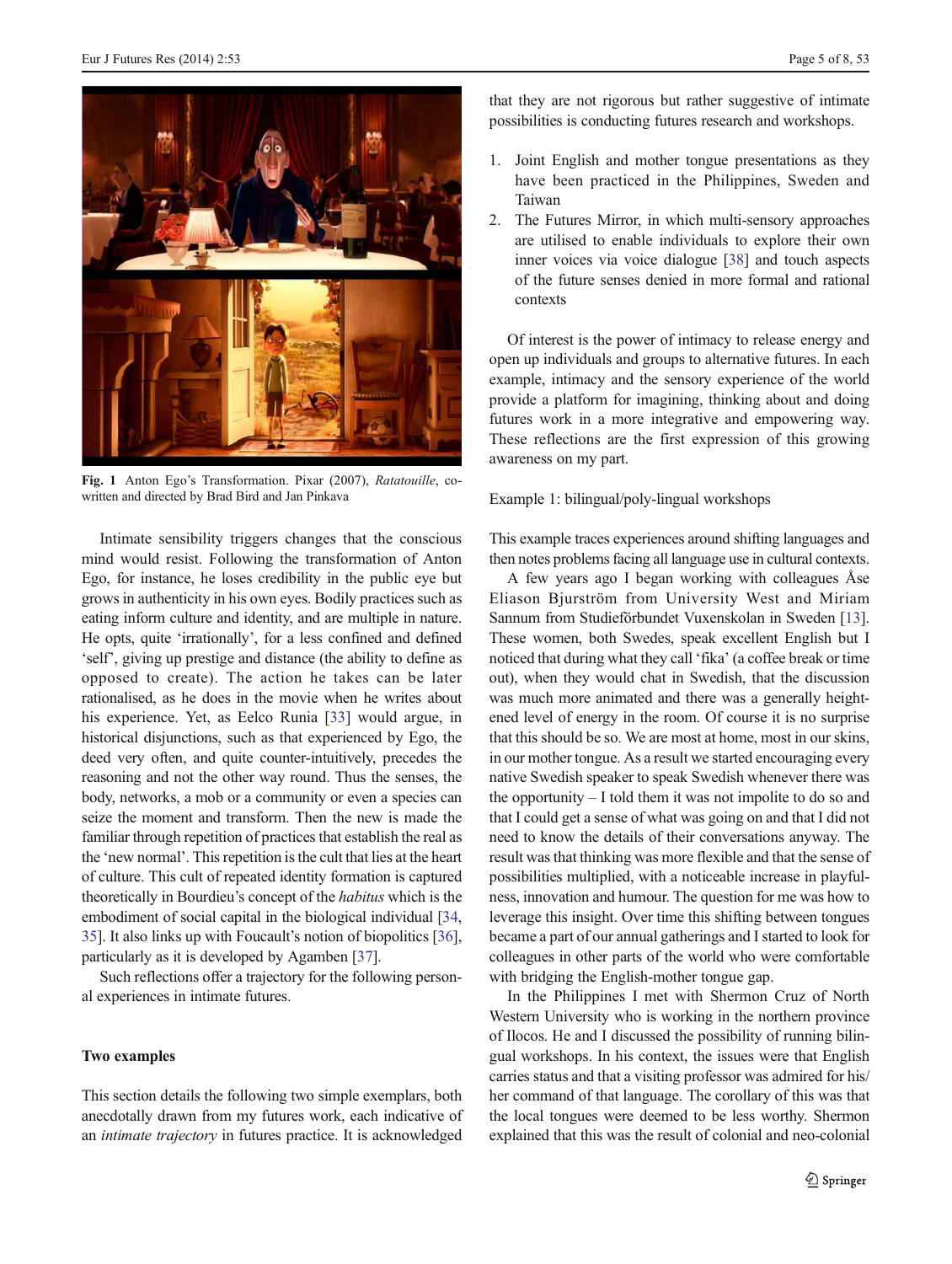experiences. We had to walk a fine line between too great an informality, which would undermine the fact that he was seeking to promote futures work as a valid and sophisticated tool for thinking about alternative futures for the region, and an authoritative delivery which would stifle local imaginations and stymie his attempts to empower those attending the workshop.

We began formally enough and worked throughout the first morning in a traditional manner. There was a clear reserve in the room but it was all going well enough. Then Shermon gave a session (Fig. 2) just before lunch in which he began speaking in English and then quickly shifted into Ilocano. After a little surprise people began to respond and there was more laughter and engagement. This shift set the tone for the rest of the workshop. We moved comfortably between English and Ilocano and there was a clear upbeat feeling in the room and lots of fun; the outcomes where also of a high quality, with participants identifying networks and actions they were going to initiate. Beyond outcomes however it was the quality of the relationships that really shone. People relaxed and interacted much more effectively in their own language. Of course there was no control group to measure the increased effectiveness of the bilingual approach, but my intuition was telling me this was working. Shermon was certainly excited by the results. It made sense to us that when seeking to establish a futuresoriented culture at the local level that success would hinge on the use of the local language because of the higher, less constrained cultural creativity it would allow.

I 'tested' this again with my colleague Meimei Song from Tamkang University and her students in Taiwan; again, when she brought in the Mandarin, things came alive and engagement went up. The situation was made even more interesting because Ryota Ono for Iechi University in Nagoya, Japan, had joined us and his students spoke little English or Mandarin, whilst the Taiwanese students similarly spoke little Japanese! In this context we were all forced to step out of our own skins



Fig. 2 Shermon giving his session in Ilocano

and into the skins of a broader collection of possibilities. This of course was the reverse of the mother tongue approach but again it opened up interesting learning possibilities. This polylingual experience affirmed that to speak the future into being did not involve the simple binary of mother tongue-English, but that the necessity of speaking between and across cultural barriers was still of great importance because it generated intercultural spaces from which an array of alternatives can emerge [cf [39](#page-7-0)].

Language is an important marker in all this, but what I was exploring was not a simple black and white condition. Sohail Inayatullah pushes this point by noting, in conversation with me, that there are times when mother tongue actually constrains creativity. For instance, in his work with Mandarin speaking students at Taiwan, he uses English to foster critique. He states that the use of Mandarin reinscribes the Confucian worldview which is acritical in nature.<sup>5</sup> Meimei Song confirms this but notes that accessing the cultural nuances in a spoken tongue brings both rewards and disadvantages.<sup>6</sup>

#### Example 2: the futures mirror

This workshop is inspired by voice dialogue as used by Sohail Inayatullah and developed by Hal and Sidra Stone [\[38\]](#page-7-0). It seeks to embody emotional dimensions for engaging futures action and reflection and to 'voice' them through a creative practice involving enactment and also monologue.

As a workshop this generates a lot of energy and insight. We begin with a reflection on how all of us have different identities that we wear as 'masks' through life. Some of these masks we can acknowledge readily while others are almost strangers to us. We are composite identities crafted through experience, habit, and cultural conditioning [\[40](#page-7-0), [41](#page-7-0)]. To help people understand this I use the indigenous categories from Chinese, Indian and medieval European astrology and medicine as ways of ordering thinking about identity through cultural lenses. For instance, I first ran this exercise in Taiwan in 2010 and then again in 2013 (Fig. [3](#page-6-0)) and there I suggested that participants consider what the following categories, drawn from the Chinese zodiac, might look like if they were expressed as personalities:

- & Metal 金
- & Wood 木
- Water 水
- Earth  $\pm$
- Fire 火

<sup>5</sup> Email conversation 13/9/2014, following on from a face to face conversation 12/9/2014. He points to his 1996 paper with Paul Wildman as framing this issue.

<sup>6</sup> Personal Communication November 18, 2014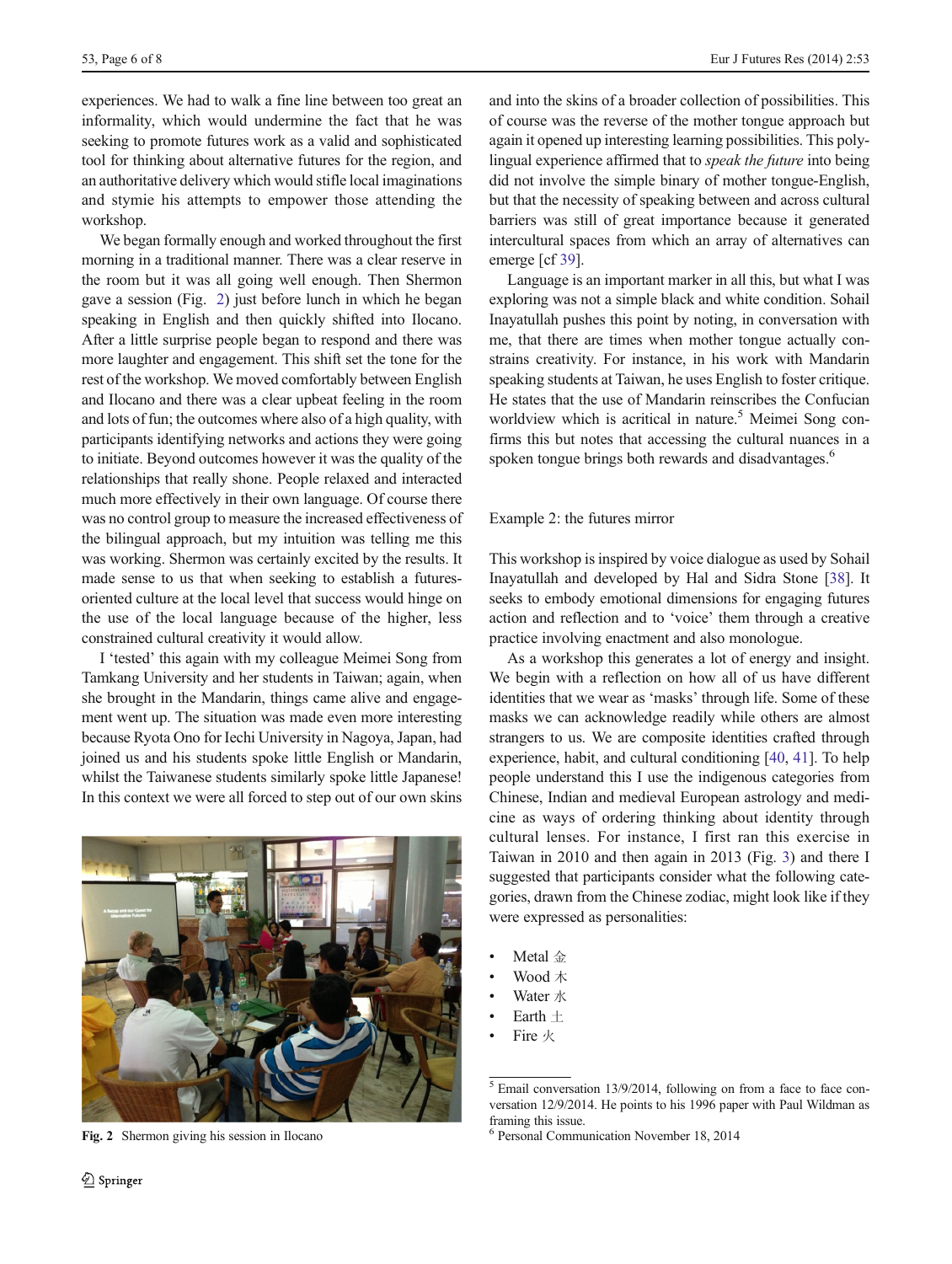<span id="page-6-0"></span>We discussed what each category might mean in an interpersonal context and then participants broke into pairs and took one element to 'act out' or represent for their partner. Enactment was followed by each of the pair noticing what had happened and affirming the other.<sup>7</sup> Then we moved into solo mask-making and took this interpersonal experience of enactment into a personal reflection on our own complex natures. Masks can be made with anything; the main thing is that participants work in silence and allow the mask to appear before them through the accidents and choices encountered in the creative process. This is messy, with each mask maker working according to their own inner dynamic. Some finish construction quickly while others are slow. When the mask is done they put it on and stand in silence before a mirror. They listen for what the mask is telling them. This is an intuitional space where the persona/voice of the mask is invited to speak from the silence. Each participant must be patient. When they get a 'message' from this mask-self they write it down and hang both mask and message on the wall (Fig. 3). Masks are usually anonymous. Eventually the wall is full and the task done; the participants relax and laugh, and sometimes cry.

What has been achieved? Well, a space has been created for disowned selves to be heard and honoured. No mask is trivial or superficial even if it appears to be clichéd in nature. Each one speaks to its owner, and when hung in a group becomes part of a chorus of futures-oriented voices. Some masks have messages for the future, but sometimes they address the past or the present. The temporal direction is unimportant in terms of the process but critical for the individual who created the mask. The narrative quality of each mask is unique and sends a message out into the world. The creator of the mask in turn is a little lighter with the mask outside of them but also a little more able to tune into their inner states and engage with these powerful embodied processes. In this way each participant enters an intimate space for reflecting on and articulating the affective domains of embodied being which have direct relationship with the processing of futures thinking.

## Conclusion

This paper is a sense making exploration of a domain of futures work we all recognise but are yet to fully appreciate. It makes the case that futures work is enriched when the intimate and sensory domains of language, embodied activity and community are evoked through futures experiences outside the standard 'toolbox'. It seeks not to replace the toolbox but to evoke new categories for the transformative and mimetic work of culture-building to emerge as zones of intimate futures. Such futures take both practitioner and participant out of their comfort zones where conditioned identity can more effectively



Fig. 3 Mask-Making Participants in Taiwan 2013

distance itself from process and thus disrupt the futures thinking and futures action necessary for society and culture to make the leap forward the planet so desperately needs.

Thomas Berry has pointed out that we are currently 'between stories' [[42\]](#page-7-0); the old story of dominance is giving way to a new relational story. The cultural skills for expressing such a story are not yet fully formed, or even clear. As we grope towards such a condition of inter-being, a sense that reason has failed us grows. Of course reason is simply the application of rules to a given context, so to be more precise our anorexic and anthropocentric reasoning is failing us. Even the best of humanism is not enough as it privileges the mind over the rest: the conscious over the unconscious; the cultural over the natural, the textual over the oral, the intellect over the body. Intimate futures work creates a meaning space for a wider range of conscious behaviour and relationship to be explored. It is another small step towards a new co-creative story in which our connections and what we share in common, rather than our exceptionalism, are what define us.

Open Access This article is distributed under the terms of the Creative Commons Attribution License which permits any use, distribution, and reproduction in any medium, provided the original author(s) and the source are credited.

#### References

- 1. Bussey M (2014) Concepts and effects: ordering and practice in foresight. Foresight 16(1):1–16
- 2. Kurzweil R (2006) The Singularity is Near: When Humans Transcend Biology. Viking, New York
- 3. Slaughter RA (2010) The Biggest Wake Up Call in History. Foresight International, Brisbane
- 4. Scheer M (2012) Are emotions a kind of practice (and is that what makes them have a history)? a bourdieuian approach to understand-

<sup>&</sup>lt;sup>7</sup> This work also draws on Inter Play: <http://www.interplayaus.com.au/> ing emotion. His Theory 51(May):193–220